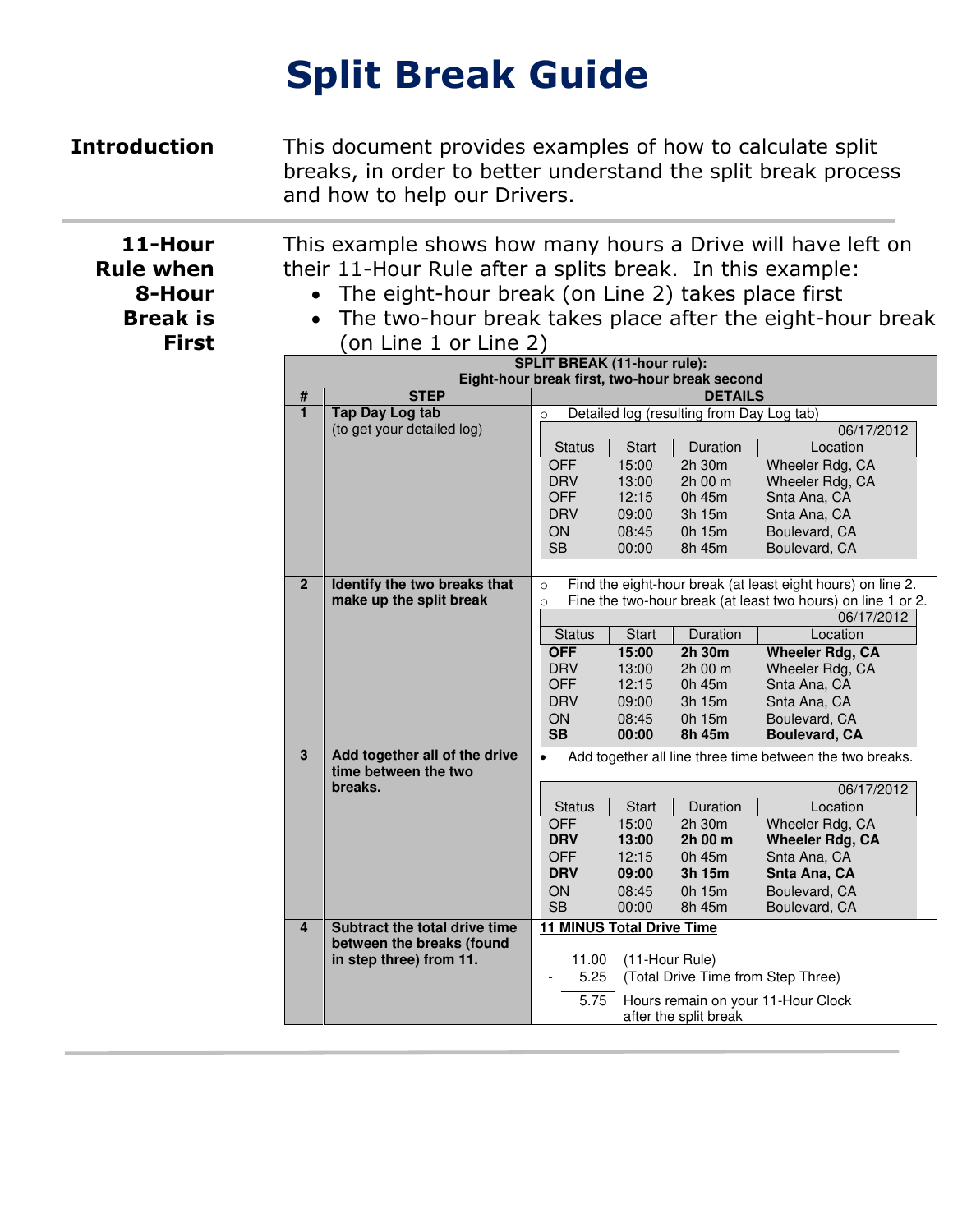# **14-Hour Rule When 8-Hour Break is First**

This example shows how many hours the Driver will have left on their 14-Hour Rule after a split break. In this example:

- The eight-hour break (on Line 2) takes place first
- The two-hour break takes place after the eight-hour break
	- (on Line 1 or Line 2)

| <b>SPLIT BREAK (14-hour rule):</b><br>Eight-hour break first, two-hour break second |                                                   |                                                                       |              |                |                                                              |  |
|-------------------------------------------------------------------------------------|---------------------------------------------------|-----------------------------------------------------------------------|--------------|----------------|--------------------------------------------------------------|--|
| $\#$                                                                                | <b>STEP</b>                                       | <b>DETAILS</b>                                                        |              |                |                                                              |  |
| $\blacksquare$                                                                      | <b>Tap Day Log tab</b>                            | Detailed log (resulting from Day Log tab)<br>$\circ$                  |              |                |                                                              |  |
|                                                                                     | (to get your detailed log)                        | 06/17/2012                                                            |              |                |                                                              |  |
|                                                                                     |                                                   | <b>Status</b>                                                         | <b>Start</b> | Duration       | Location                                                     |  |
|                                                                                     |                                                   | <b>OFF</b>                                                            | 15:00        | 2h 30m         | Wheeler Rdg, CA                                              |  |
|                                                                                     |                                                   | <b>DRV</b>                                                            | 13:00        | 2h 00 m        | Wheeler Rdg, CA                                              |  |
|                                                                                     |                                                   | <b>OFF</b>                                                            | 12:15        | 0h 45m         | Snta Ana, CA                                                 |  |
|                                                                                     |                                                   | <b>DRV</b>                                                            | 09:00        | 3h 15m         | Snta Ana, CA                                                 |  |
|                                                                                     |                                                   | ON                                                                    | 08:45        | 0h 15m         | Boulevard, CA                                                |  |
|                                                                                     |                                                   | <b>SB</b>                                                             | 00:00        | 8h 45m         | Boulevard, CA                                                |  |
|                                                                                     |                                                   |                                                                       |              |                |                                                              |  |
| $\overline{2}$                                                                      | Identify the two breaks that                      | $\Omega$                                                              |              |                | Find the eight-hour break (at least eight hours) on line 2.  |  |
|                                                                                     | make up the split break                           | $\circ$                                                               |              |                | Find the two-hour break (at least two hours) on line 1 or 2. |  |
|                                                                                     |                                                   |                                                                       |              |                | 06/17/2012                                                   |  |
|                                                                                     |                                                   | <b>Status</b>                                                         | <b>Start</b> | Duration       | Location                                                     |  |
|                                                                                     |                                                   | <b>OFF</b>                                                            | 15:00        | 2h 30m         | <b>Wheeler Rdg, CA</b>                                       |  |
|                                                                                     |                                                   | <b>DRV</b>                                                            | 13:00        | 2h 00 m        | Wheeler Rdg, CA                                              |  |
|                                                                                     |                                                   | <b>OFF</b>                                                            | 12:15        | 0h 45m         | Snta Ana, CA                                                 |  |
|                                                                                     |                                                   | <b>DRV</b>                                                            | 09:00        | 3h 15m         | Snta Ana, CA                                                 |  |
|                                                                                     |                                                   | ON                                                                    | 08:45        | 0h 15m         | Boulevard, CA                                                |  |
|                                                                                     |                                                   | <b>SB</b>                                                             | 00:00        | 8h 45m         | <b>Boulevard, CA</b>                                         |  |
| $\overline{\mathbf{3}}$                                                             | Add together all of the time                      | Calculate all time between the two breaks, including the<br>$\bullet$ |              |                |                                                              |  |
|                                                                                     | between the two breaks,<br>including the two-hour | two-hour break.                                                       |              |                |                                                              |  |
|                                                                                     | break identified in step two.                     | 06/17/2012                                                            |              |                |                                                              |  |
|                                                                                     |                                                   | <b>Status</b>                                                         | <b>Start</b> | Duration       | Location                                                     |  |
|                                                                                     |                                                   | <b>OFF</b>                                                            | 15:00        | 2h 30m         | <b>Wheeler Rdg, CA</b>                                       |  |
|                                                                                     |                                                   | <b>DRV</b>                                                            | 13:00        | 2h 00 m        | <b>Wheeler Rdg, CA</b>                                       |  |
|                                                                                     |                                                   | <b>OFF</b>                                                            | 12:15        | 0h 45m         | Snta Ana, CA                                                 |  |
|                                                                                     |                                                   | <b>DRV</b>                                                            | 09:00        | 3h 15m         | Snta Ana, CA                                                 |  |
|                                                                                     |                                                   | ON                                                                    | 08:45        | 0h 15m         | <b>Boulevard, CA</b>                                         |  |
|                                                                                     |                                                   | <b>SB</b>                                                             | 00:00        | 8h 45m         | Boulevard, CA                                                |  |
| 4                                                                                   | <b>Subtract the total time</b>                    |                                                                       |              |                |                                                              |  |
|                                                                                     | identified in step three from                     | <b>14 MINUS Total Time</b>                                            |              |                |                                                              |  |
|                                                                                     | 14.                                               | 14.00                                                                 |              | (14-Hour Rule) |                                                              |  |
|                                                                                     |                                                   | (Total Time between breaks from Step #3)<br>8.75                      |              |                |                                                              |  |
|                                                                                     |                                                   |                                                                       |              |                |                                                              |  |
|                                                                                     |                                                   | 5.25<br>Hours remain on your 14-Hour Clock after the                  |              |                |                                                              |  |
|                                                                                     |                                                   | split break                                                           |              |                |                                                              |  |

**11-Hour Rule when 2-Hour Break is** 

This example shows how many hours a Driver will have left on their 11-Hour Rule after a split break. In this example:

- The two-hour break (on Line 1 or Line 2) takes place first
- The eight-hour break takes place after the two-hour break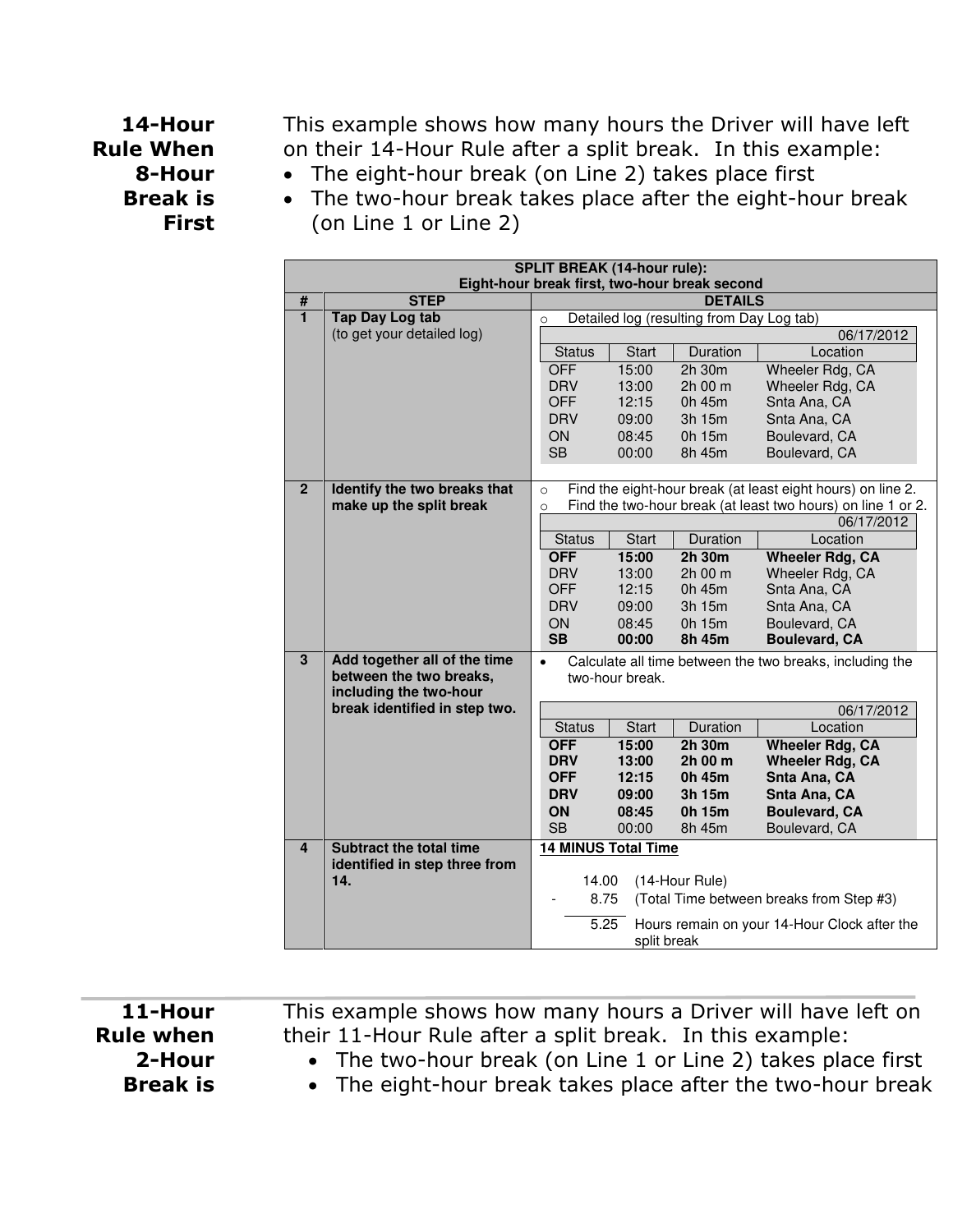#### **First** (on Line 2)

| -------                 |                                                                                     |                                                                             |                |                  |                                                              |  |  |  |
|-------------------------|-------------------------------------------------------------------------------------|-----------------------------------------------------------------------------|----------------|------------------|--------------------------------------------------------------|--|--|--|
|                         | <b>SPLIT BREAK (11-hour rule):</b><br>Two-hour break first, eight-hour break second |                                                                             |                |                  |                                                              |  |  |  |
| #                       | <b>STEP</b>                                                                         | <b>DETAILS</b>                                                              |                |                  |                                                              |  |  |  |
| $\blacksquare$          | Tap Day Log tab                                                                     | Detailed log (resulting from Day Log tab)<br>$\circ$                        |                |                  |                                                              |  |  |  |
|                         | (to get your detailed log)                                                          | 06/17/2012                                                                  |                |                  |                                                              |  |  |  |
|                         |                                                                                     | <b>Status</b>                                                               | <b>Start</b>   | Duration         | Location                                                     |  |  |  |
|                         |                                                                                     | <b>SB</b>                                                                   | 08:45          | 8h 00m           | Lebec, CA                                                    |  |  |  |
|                         |                                                                                     | <b>DRV</b>                                                                  | 03:30          | 5h 15m           | Lebec, CA                                                    |  |  |  |
|                         |                                                                                     | <b>ON</b>                                                                   | 03:15          | 0h 15m           | Boulevard, CA                                                |  |  |  |
|                         |                                                                                     | <b>OFF</b>                                                                  | 00:00          | 3h 15m           | Boulevard, CA                                                |  |  |  |
|                         |                                                                                     |                                                                             |                |                  |                                                              |  |  |  |
| $\overline{2}$          | Identify the two breaks that                                                        | $\Omega$                                                                    |                |                  | Find the eight-hour break (at least eight hours) on line 2.  |  |  |  |
|                         | make up the split break                                                             | $\Omega$                                                                    |                |                  | Fine the two-hour break (at least two hours) on line 1 or 2. |  |  |  |
|                         |                                                                                     |                                                                             |                |                  | 06/17/2012                                                   |  |  |  |
|                         |                                                                                     | <b>Status</b>                                                               | <b>Start</b>   | Duration         | Location                                                     |  |  |  |
|                         |                                                                                     | $\overline{\text{SB}}$                                                      | 08:45          | 8h 00m           | Lebec, CA                                                    |  |  |  |
|                         |                                                                                     | <b>DRV</b>                                                                  | 03:30          | 5h 15m           | Lebec, CA                                                    |  |  |  |
|                         |                                                                                     | ON                                                                          | 03:15          | 0h 15m           | Boulevard, CA                                                |  |  |  |
|                         |                                                                                     | <b>OFF</b>                                                                  | 00:00          | 3h 15m           | <b>Boulevard, CA</b>                                         |  |  |  |
| 3                       | Add together all of the drive<br>time between the two breaks                        | Calculate all line three time between the two breaks.<br>$\bullet$          |                |                  |                                                              |  |  |  |
|                         | identified in step two.                                                             |                                                                             |                |                  |                                                              |  |  |  |
|                         |                                                                                     |                                                                             |                |                  | 06/17/2012                                                   |  |  |  |
|                         |                                                                                     | <b>Status</b>                                                               | <b>Start</b>   | Duration         | Location                                                     |  |  |  |
|                         |                                                                                     | $\overline{\text{SB}}$<br><b>DRV</b>                                        | 08:45<br>03:30 | 8h 00m<br>5h 15m | Lebec, CA<br>Lebec, CA                                       |  |  |  |
|                         |                                                                                     | ON                                                                          | 03:15          | 0h 15m           | Boulevard, CA                                                |  |  |  |
|                         |                                                                                     | <b>OFF</b>                                                                  | 00:00          | 3h 15m           | Boulevard, CA                                                |  |  |  |
| $\overline{\mathbf{4}}$ | Subtract the total drive time                                                       | <b>11 MINUS Total Drive Time</b>                                            |                |                  |                                                              |  |  |  |
|                         | between the breaks (found                                                           |                                                                             |                |                  |                                                              |  |  |  |
|                         | in step three) from 11.                                                             |                                                                             |                |                  |                                                              |  |  |  |
|                         |                                                                                     | (11-Hour Rule)<br>11.00<br>5.25<br>(Total Time between breaks from Step #3) |                |                  |                                                              |  |  |  |
|                         |                                                                                     |                                                                             |                |                  |                                                              |  |  |  |
|                         |                                                                                     | 5.75<br>Hours remain on your 11-Hour Clock after the                        |                |                  |                                                              |  |  |  |
|                         |                                                                                     | split break                                                                 |                |                  |                                                              |  |  |  |

**14-Hour Rule When 2-Hour Break is First** 

This example shows how many hours a Driver will have left on their 14-Hour Rule after a split break. In this example:

- The two-hour break (on Line 1 or Line 2) takes place first
- The eight-hour break takes place after the two-hour break (on Line 2)

| <b>SPLIT BREAK (14-hour rule):</b> |                                               |                                                                         |              |          |               |  |  |  |
|------------------------------------|-----------------------------------------------|-------------------------------------------------------------------------|--------------|----------|---------------|--|--|--|
|                                    | Two-hour break first, eight-hour break second |                                                                         |              |          |               |  |  |  |
| #                                  | <b>STEP</b>                                   | <b>DETAILS</b>                                                          |              |          |               |  |  |  |
|                                    | Tap Day Log tab                               | Detailed log (resulting from Day Log tab)<br>∩                          |              |          |               |  |  |  |
|                                    | (to get your detailed log)                    | 06/17/2012                                                              |              |          |               |  |  |  |
|                                    |                                               | <b>Status</b>                                                           | <b>Start</b> | Duration | Location      |  |  |  |
|                                    |                                               | <b>SB</b>                                                               | 08:45        | 8h 00m   | Lebec, CA     |  |  |  |
|                                    |                                               | <b>DRV</b>                                                              | 03:30        | 5h 15m   | Lebec, CA     |  |  |  |
|                                    |                                               | <b>ON</b>                                                               | 03:15        | 0h 15m   | Boulevard, CA |  |  |  |
|                                    |                                               | <b>OFF</b>                                                              | 00:00        | 3h 15m   | Boulevard, CA |  |  |  |
|                                    |                                               |                                                                         |              |          |               |  |  |  |
| $\overline{2}$                     | Identify the two breaks that                  | Find the eight-hour break (at least eight hours) on line 2.<br>$\Omega$ |              |          |               |  |  |  |
|                                    | make up the split break                       | Fine the two-hour break (at least two hours) on line 1 or 2.<br>O       |              |          |               |  |  |  |
|                                    |                                               | 06/17/2012                                                              |              |          |               |  |  |  |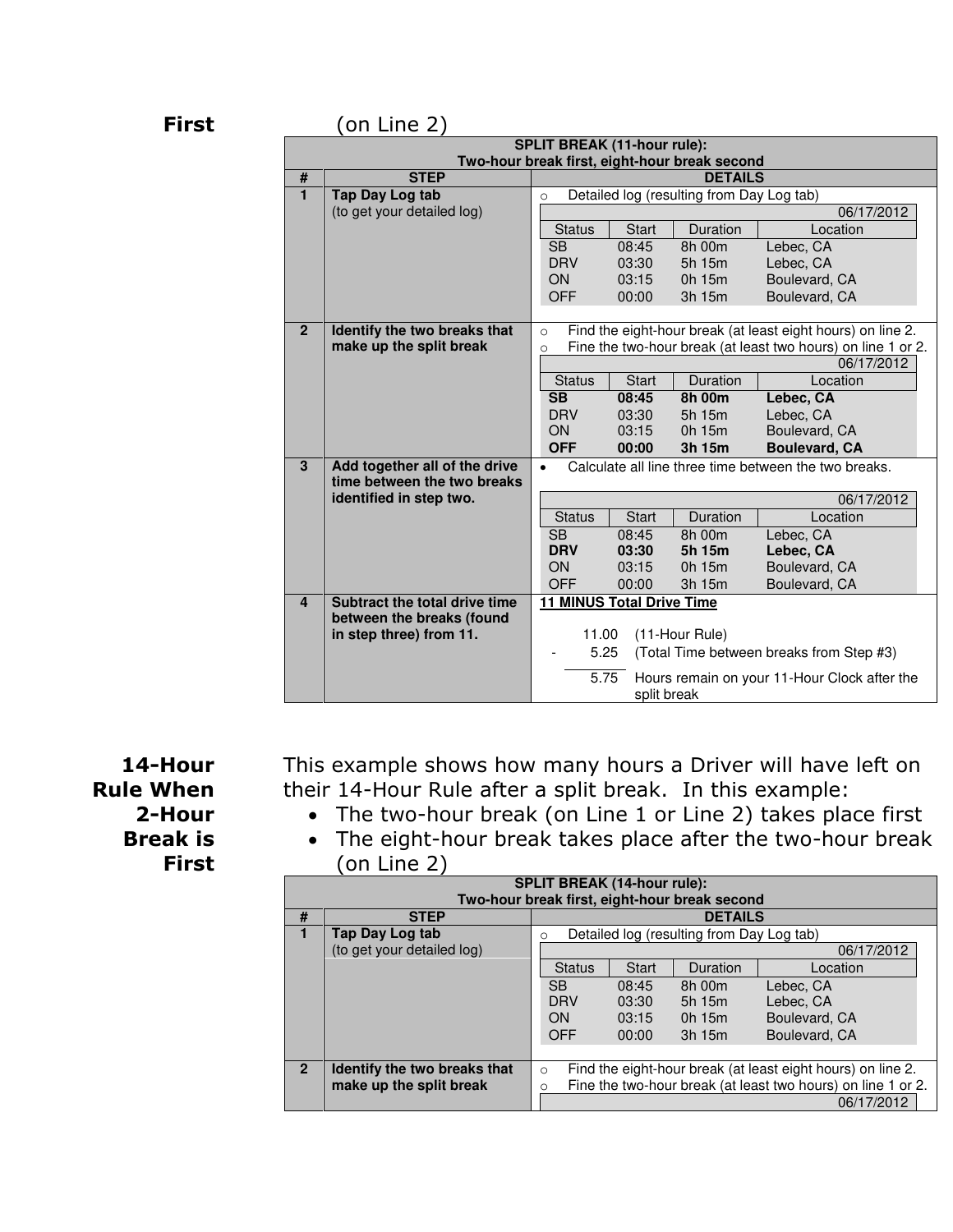|                |                                | <b>Status</b>                                        | Start        | Duration    | Location                                     |  |  |
|----------------|--------------------------------|------------------------------------------------------|--------------|-------------|----------------------------------------------|--|--|
|                |                                | <b>SB</b>                                            | 08:45        | 8h 00m      | Lebec, CA                                    |  |  |
|                |                                | <b>DRV</b>                                           | 03:30        | 5h 15m      | Lebec, CA                                    |  |  |
|                |                                | <b>ON</b>                                            | 03:15        | $0h$ 15 $m$ | Boulevard, CA                                |  |  |
|                |                                | <b>OFF</b>                                           | 00:00        | 3h 15m      | <b>Boulevard, CA</b>                         |  |  |
| 3              | Add together all of the time   | Add together all of the time between the two breaks. |              |             |                                              |  |  |
|                | between the two breaks         |                                                      |              |             |                                              |  |  |
|                | identified in step two.        | 06/17/2012                                           |              |             |                                              |  |  |
|                |                                | <b>Status</b>                                        | <b>Start</b> | Duration    | Location                                     |  |  |
|                |                                | SB.                                                  | 08:45        | 8h 00m      | Lebec, CA                                    |  |  |
|                |                                | <b>DRV</b>                                           | 03:30        | 5h 15m      | Lebec, CA                                    |  |  |
|                |                                | <b>ON</b>                                            | 03:15        | 0h 15m      | <b>Boulevard, CA</b>                         |  |  |
|                |                                | <b>OFF</b>                                           | 00:00        | 3h 15m      | Boulevard, CA                                |  |  |
| $\overline{4}$ | <b>Subtract the total time</b> | <b>14 MINUS Total Drive Time</b>                     |              |             |                                              |  |  |
|                | between the breaks (found      |                                                      |              |             |                                              |  |  |
|                | in step three) from 14.        | (14-Hour Rule)<br>14.00                              |              |             |                                              |  |  |
|                |                                | 5.50<br>(Total Time between breaks from Step #3)     |              |             |                                              |  |  |
|                |                                | 8.50                                                 | split break  |             | Hours remain on your 14-Hour Clock after the |  |  |

# **Simply Stated**

### **14 HOUR RULE:**

A driver's duty day is 14 consecutive hours long. A driver may not drive after the end of the 14-consecutive-hour period.

 A driver may not drive beyond the 14th hour after coming on duty following 10 hours off duty. This means, once the driver begins an on-duty period of any kind, the 14-hour clock begins.

#### **EXAMPLE:**

If a driver starts an on-duty status at 06:00, the driver would have to stop driving at 20:00 (14 hours later).

The only way to stop the clock is a minimum sleeper berth break of eight hours or more. This means all time spent waiting for trailers, paperwork and parking will limit a driver's available hours.

#### **EXAMPLE:**

Driver starts an on-duty status at 06:00, which means the 14-hour clock is up at 20:00. During the 14-hour period, the driver also takes an eight-hour sleeper berth break. This now means the driver has until 04:00 the next morning to get his driving in.

Once the 14 hours are reached, the driver may no longer drive but can continue to work. The driver must take a 10-hour consecutive break before resuming driving if they work beyond their 14th hour.